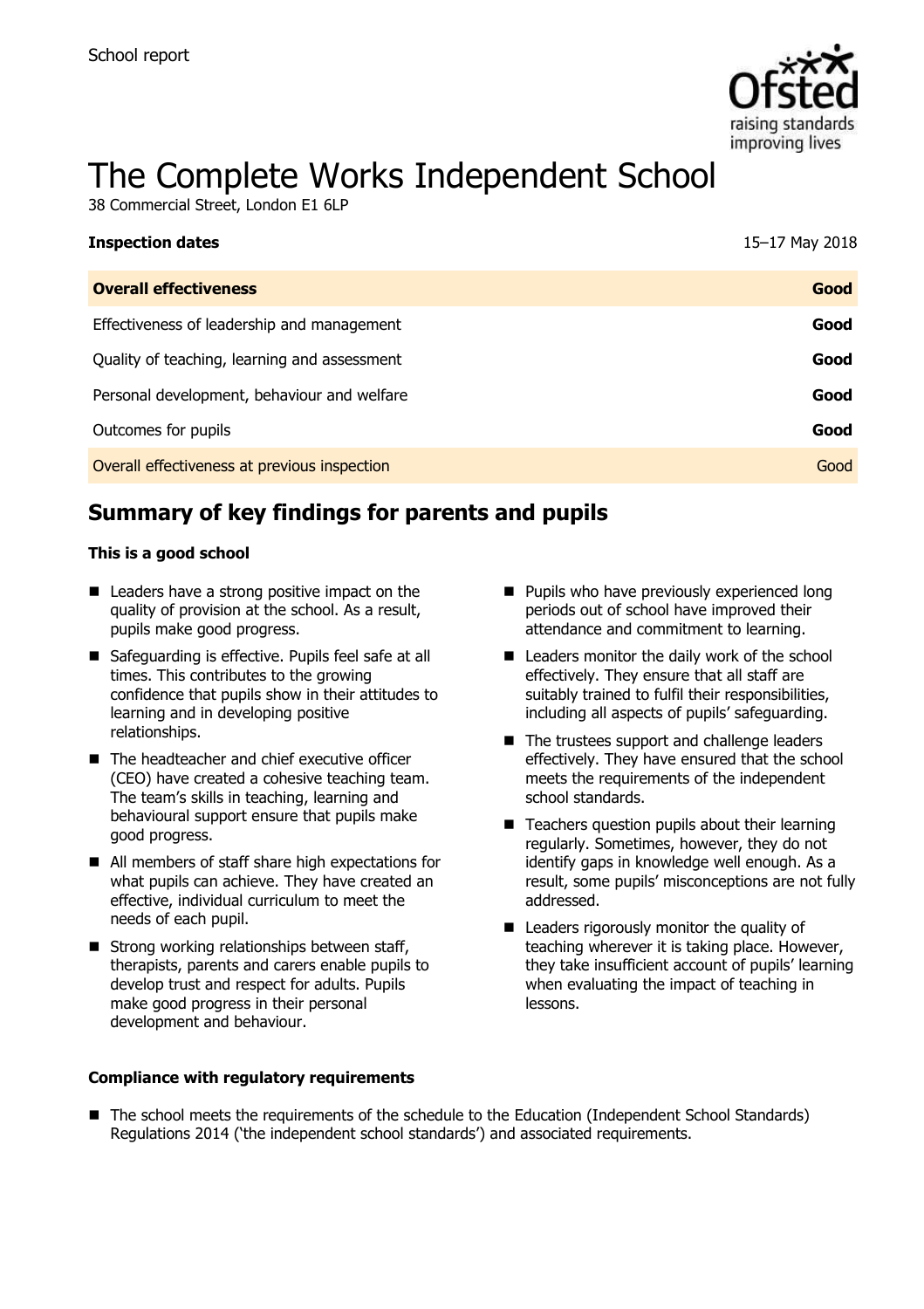

# **Full report**

## **What does the school need to do to improve further?**

- Further improve teaching, learning and assessment by ensuring that all teachers:
	- structure learning activities effectively for pupils who have gaps in their knowledge and skills
	- use assessment information, including the outcomes from tests, to plan activities that help pupils to correct errors and misconceptions.
- Further improve the impact of leadership and management on school improvement by ensuring that leaders place greater emphasis on pupils' learning and progress when evaluating the quality and impact of teaching.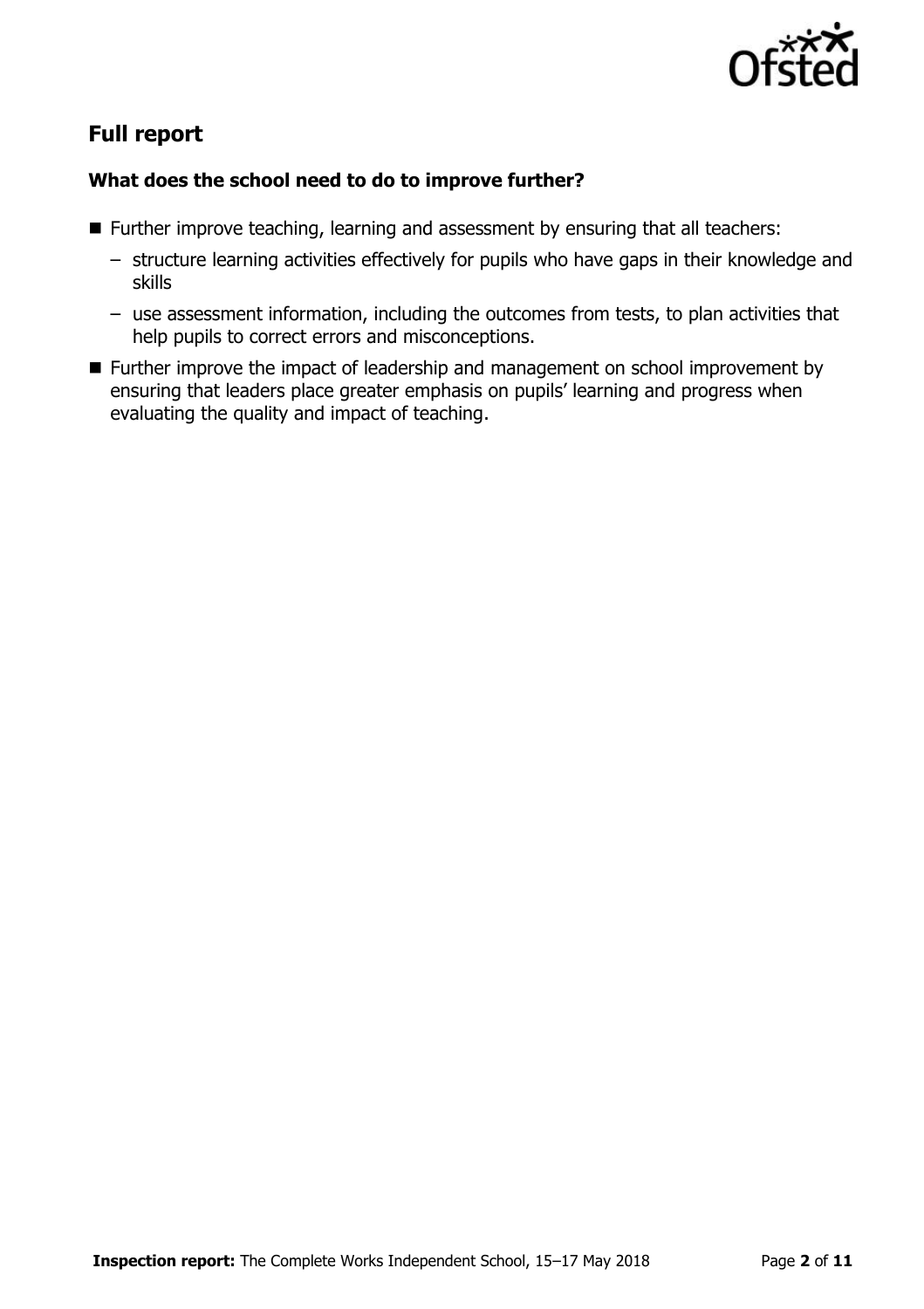

## **Inspection judgements**

#### **Effectiveness of leadership and management Good**

- Leaders have ensured that all the independent school standards are met.
- The headteacher and CEO have been instrumental in raising the academic expectations of staff and pupils, particularly in English and mathematics. They understand that qualifications are vital to securing better opportunities for pupils in later life. Pupils who have previously been unable to work in other schools settle down to make good progress in a supportive environment.
- Senior leadership has been strengthened since the previous inspection. The headteacher is well supported by four assistant headteachers. These leaders are clear about their roles and carry them out purposefully. In turn, they support other staff to be effective, for example the education support officers, who spend much of their time monitoring off-site placements.
- Leaders know their school well. They take an honest, objective and accurate view of their work. Self-evaluation is perceptive and enables leaders to identify clearly the key areas for improvement. Consequently, leaders tackle weaknesses quickly and decisively.
- Staff are creative and imaginative. They provide a suitable timetable for each pupil and work with persistence and patience to ensure that pupils fulfil their potential.
- The curriculum promotes British values and contributes effectively to the spiritual, moral, social and cultural development of pupils. This is the case on the three sites and when pupils are taught flexibly in homes and libraries. The school pays careful attention to pupils' diverse previous educational experiences and individual social, emotional and mental health needs.
- The curriculum provides pupils with a broad range of experiences that are appropriate for their level of development. It is grounded in developing basic literacy, numeracy, social, motor and communication skills. The most able pupils take a more academic curriculum. This includes GCSE and functional skills examinations at a level and timing appropriate to pupils' individual needs and responses.
- The school keeps good records of all pupils' individual needs. The majority of pupils come to the provision with an education, health and care plan. These are well documented and carefully followed. Records of each pupil's behaviour and starting points are thorough and provide a reliable basis for discussion of their academic and social progress.
- The provision is well regarded by other stakeholders. Local authorities who place pupils at the school have very positive views about the school's work. They work closely with leaders to shape the right timetable for individual pupils. Placing authorities also receive helpful reports every six weeks for the pupils they have referred. Staff who responded to the staff questionnaire are also overwhelmingly positive in their views of the school.
- The school's teaching and learning officers undertake detailed evaluations of the quality of teaching in the three centres and off-site provision. All teachers are provided with specific areas for improvement supplemented by a weekly programme of training in effective teaching skills. However, leaders' evaluations of the impact of teaching do not take sufficient account of pupils' learning and progress. As a result, leaders' views of the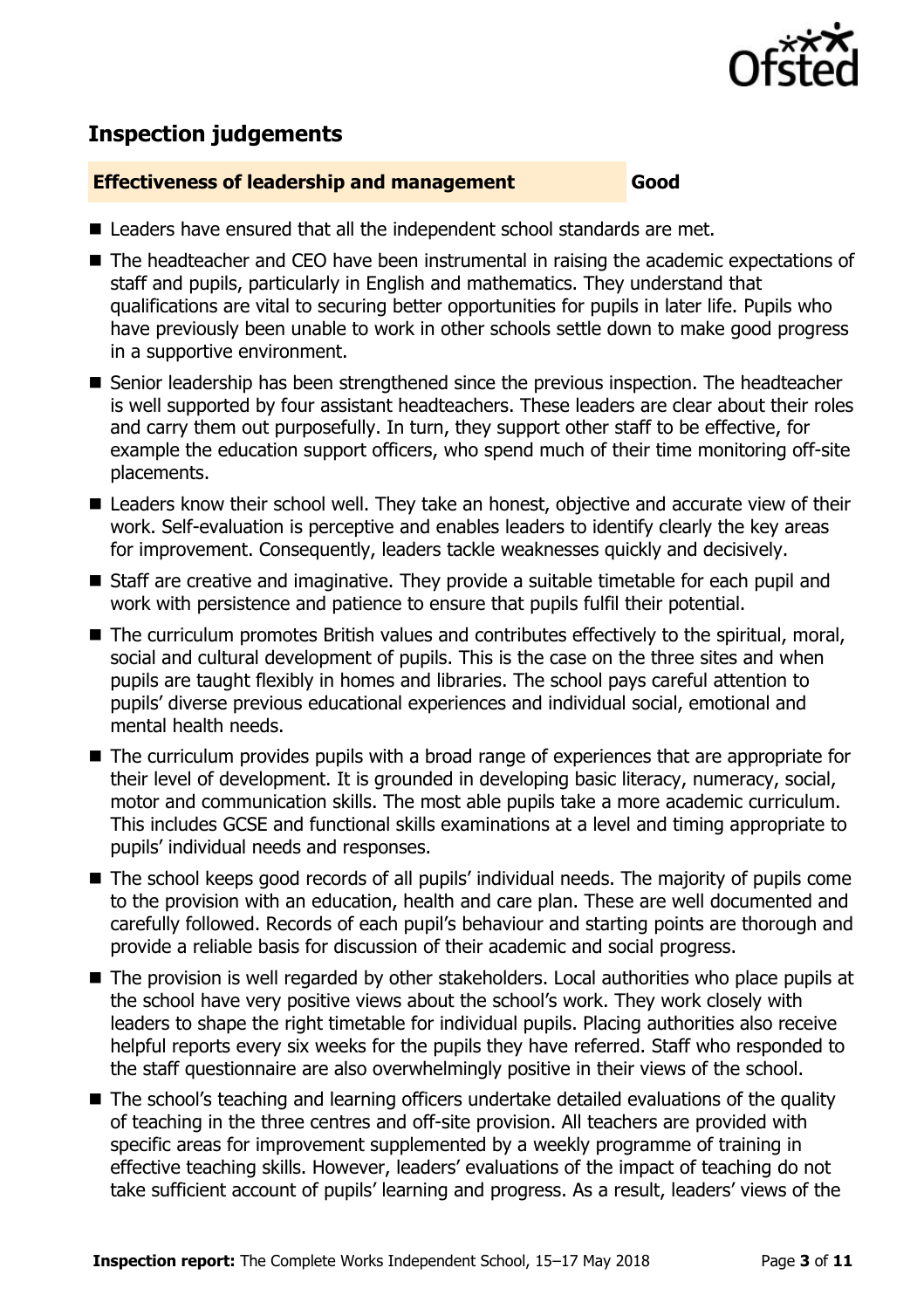

quality of teaching are sometimes overgenerous.

#### **Governance**

- The board of trustees is the designated proprietor of the school. Trustees take an effective lead in the development of the provision and the evaluation of all aspects of its work. They are reflective and explore opportunities for improvement, for example providing not just pupils but their families with additional support.
- Trustees are wholly committed to, and actively promote, the school's vision to support vulnerable young people. They share leaders' belief that the provision plays a crucial role in equipping pupils for life after school and helping them to become good citizens.
- Trustees know the school well because leaders provide them with detailed and comprehensive information. This information is corroborated with information from other sources. Trustees use their relevant backgrounds and skills, such as in education and financial management, to ask challenging questions of leaders and hold them to account.

## **Safeguarding**

- The arrangements for safeguarding are effective.
- Leaders have created a culture of shared responsibility for protecting pupils. A culture of vigilance applies equally to pupils educated off-site in libraries and community centres. These sites have been risk-assessed by the designated lead for safeguarding. Education support officers visit these sites on a regular basis to ensure that pupils are safe and well supported.
- All staff are appropriately trained in all aspects of safeguarding. Leaders are tenacious in following up concerns and working with outside agencies to keep pupils free from harm. Staff keep appropriate records that detail safeguarding concerns and actions. Staff are well trained to recognise signs of extremism and radicalisation.
- The health and safety officer regularly checks the buildings for fire risk and other hazards. Leaders rigorously maintain risk assessments for all aspects of school life and for individual pupils where necessary, including those educated off-site.
- The safeguarding and child protection policies meet current government requirements. Staff ensure that pupils educated off-site are well safeguarded.

#### **Quality of teaching, learning and assessment Good**

- Teachers plan effective lessons from suitable schemes of learning. They make the objectives of the lesson clear to pupils and guide them systematically through appropriate tasks and activities which help them to achieve successfully.
- Staff provide each pupil with a personal timetable tailored to their individual needs. Staff understand the barriers to learning previously experienced by pupils and help them to learn in ways that suit them individually.
- **Pupils enjoy learning and show respect for their teachers. Relationships are positive, and** pupils take their learning seriously. For example, pupils worked confidently through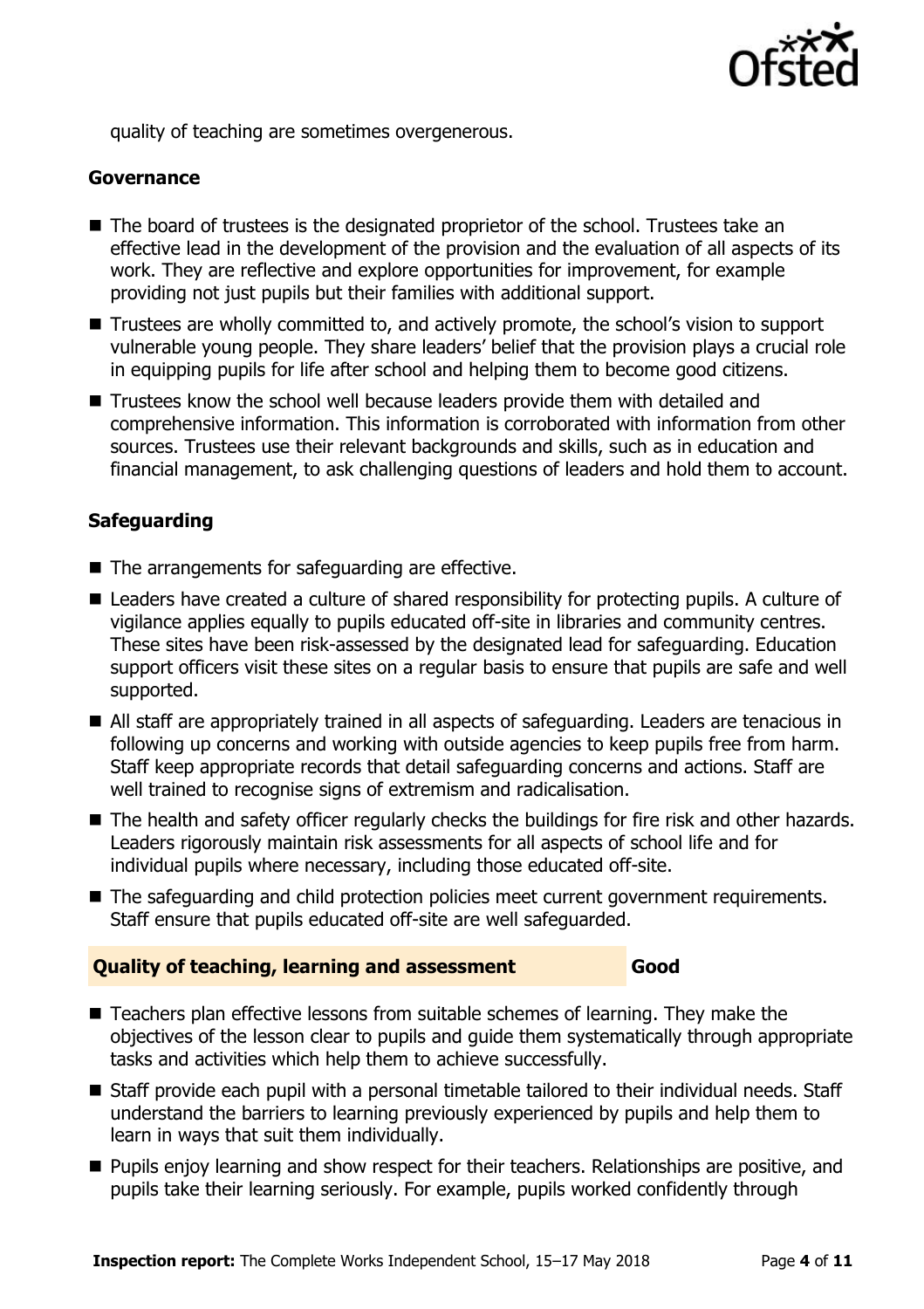

revision activities, assigning character themes to quotations from 'A Christmas Carol'.

- Teachers usually communicate ideas and skills at a level appropriate to pupils' abilities. This was evident in small-group learning sessions observed in the centres and one-to-one education in local libraries and community centres.
- Teachers use interesting illustrations to explain concepts, and everyday examples to aid pupils' understanding. Pupils who have experienced significant periods of time out of formal education develop confidence in their teachers and re-engage effectively in learning.
- Teachers and supporting adults help pupils in their understanding by asking appropriate, well-constructed questions. These questions encourage pupils to think around the subject and consider different viewpoints. Consequently, pupils are drawn into the subject matter, engage with their learning and deepen their thinking.
- Therapy is used well to help those pupils that need extra support to cope with social, emotional and mental health issues. This has a positive impact on pupils' personal development and helps pupils to access learning and cope with social situations more successfully.
- $\blacksquare$  Staff have appropriate expectations that, despite previous gaps in learning, pupils can make up lost time and succeed. However, teachers do not structure learning activities consistently well for pupils with gaps in their knowledge and skills. As a result, some pupils take longer to grasp important concepts, thereby slowing down their learning.
- Staff provide useful verbal feedback in line with the school's policy, across different subjects. Pupils use this feedback to spot their mistakes and improve their work. However, assessment information is not used consistently well in lessons to plan activities that address pupils' misunderstandings. In these instances, learning is not as strong as it might be.

#### **Personal development, behaviour and welfare Good**

#### **Personal development and welfare**

- The school's work to promote pupils' personal development and welfare is good.
- **Pupils benefit from positive relationships with teachers and supporting adults. These** relationships are a significant strength, considering many pupils' high levels of disengagement and disinterest when they start at the school. Pupils trust staff because they are treated with patience, tolerance and respect. This has a very positive impact on their learning.
- **Pupils are provided with good support to meet their social, emotional and behavioural** needs. For example, a good range of programmes and therapies help pupils to reflect on how they feel and find solutions to problems.
- **Pupils develop a good understanding of fundamental British values through the** curriculum. The school's own values align closely with fundamental British values, for example celebrating and valuing differences. Staff promote these values on a day-to-day basis through their positive interactions with pupils.
- Extensive work with a wide range of external agencies supports pupils' well-being and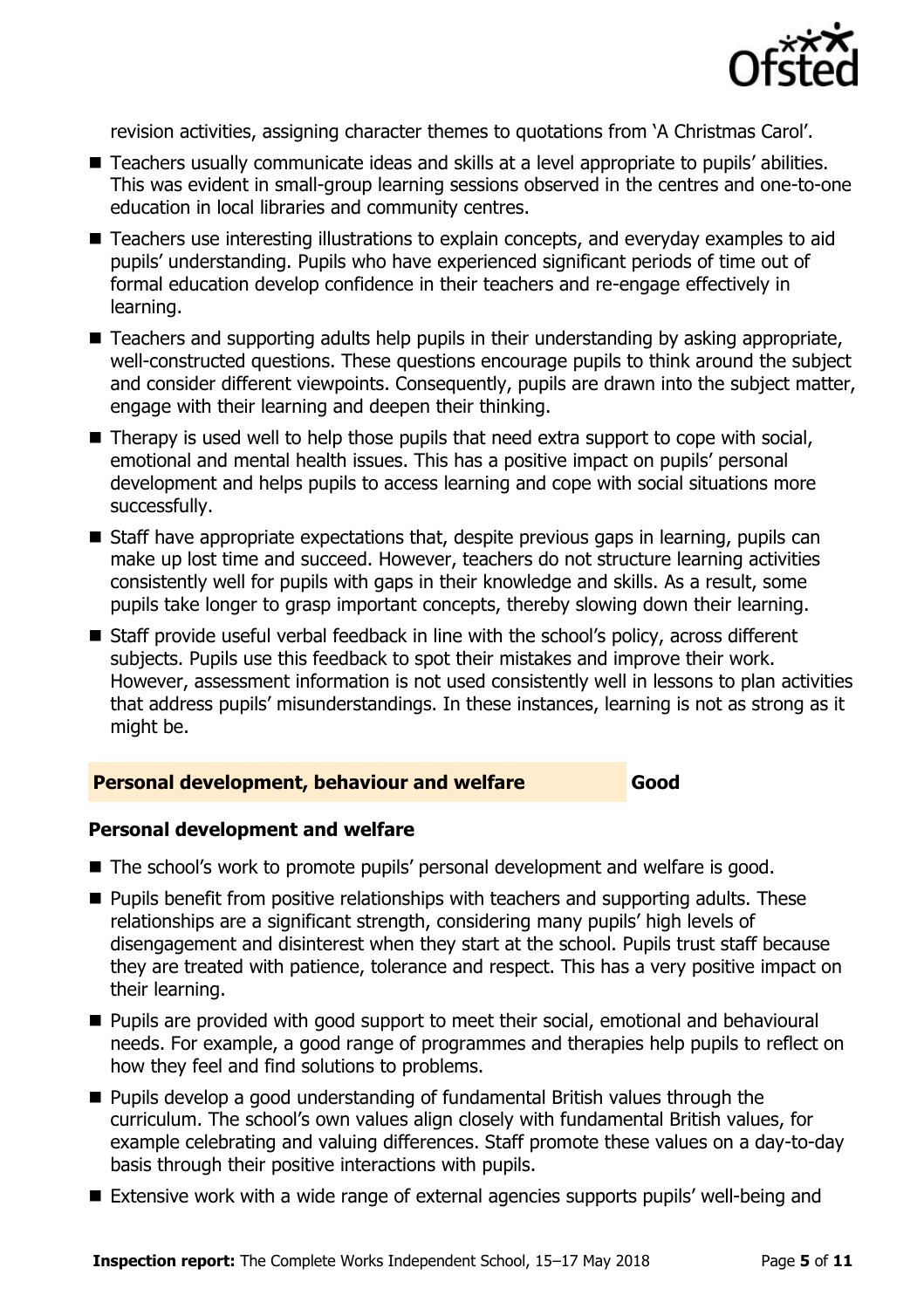

helps to keep them safe. For example, pupils learn about the dangers and risks associated with knife crime, gang violence and child sexual exploitation. For pupils educated off-site, this information is provided through their personal, social and health education lessons. Education support officers arrange workshops for pupils, as well as individual support where necessary.

- **Pupils who spoke with inspectors said that there is very little bullying in the school and, if** it does happen, 'It's sorted out quickly.' Pupils taught off-site said they feel safe and respected as individuals. Partly as a result of this safe culture, pupils feel comfortable and free to express their individuality. This helps build their confidence and self-esteem.
- The quality of personal support provided by staff, including careers advice and quidance, is effective. Consequently, older pupils begin to reflect on their personal aspirations and to engage in future planning.

### **Behaviour**

- $\blacksquare$  The behaviour of pupils is good.
- **Pupils are well behaved around school. They show respect for each other, staff and the** fabric of the school building. No vandalism or graffiti were seen by inspectors. Every part of the school building on the three sites is clean and looked after.
- The school has a clear behaviour policy in place, which staff apply consistently. It carefully balances a range of rewards and sanctions in an effort to get the best from pupils. As a result, the school is a calm, orderly place for the most part. When incidents of poor behaviour do occur, they are dealt with appropriately, in accordance with the policy. Staff always endeavour to be fair, humane and restorative in their dealings concerning poor behaviour.
- Many pupils have been permanently excluded from their previous school and very much value the second chance that the provision offers. Successful work with individual pupils has resulted in a fall in the number of fixed-term exclusions. The school's records show that excluded pupils do not reoffend after they return to the provision.
- Staff work hard to combat the impact of pupils' poor attendance at previous schools. They use various means, such as working with outreach workers and the educational support officers, to improve attendance. Pupils are rewarded for good attendance in different ways. This has had a positive impact on improving the attendance of some targeted pupils, including those taught off-site.

### **Outcomes for pupils Good Good**

- Many pupils placed at the provision have a history of non-attendance or disrupted periods of previous education. Consequently, they have failed to thrive in previous placements. When they first arrive, many pupils do not display the skills that will enable them to learn. Leaders rightly focus on initially helping pupils to communicate so that they can be taught strategies that encourage learning behaviour.
- Because of successful teaching strategies, pupils across all key stages make strong progress in speech, language and communication skills. These gains mean that they understand, and are understood, and so levels of frustration and undesirable behaviour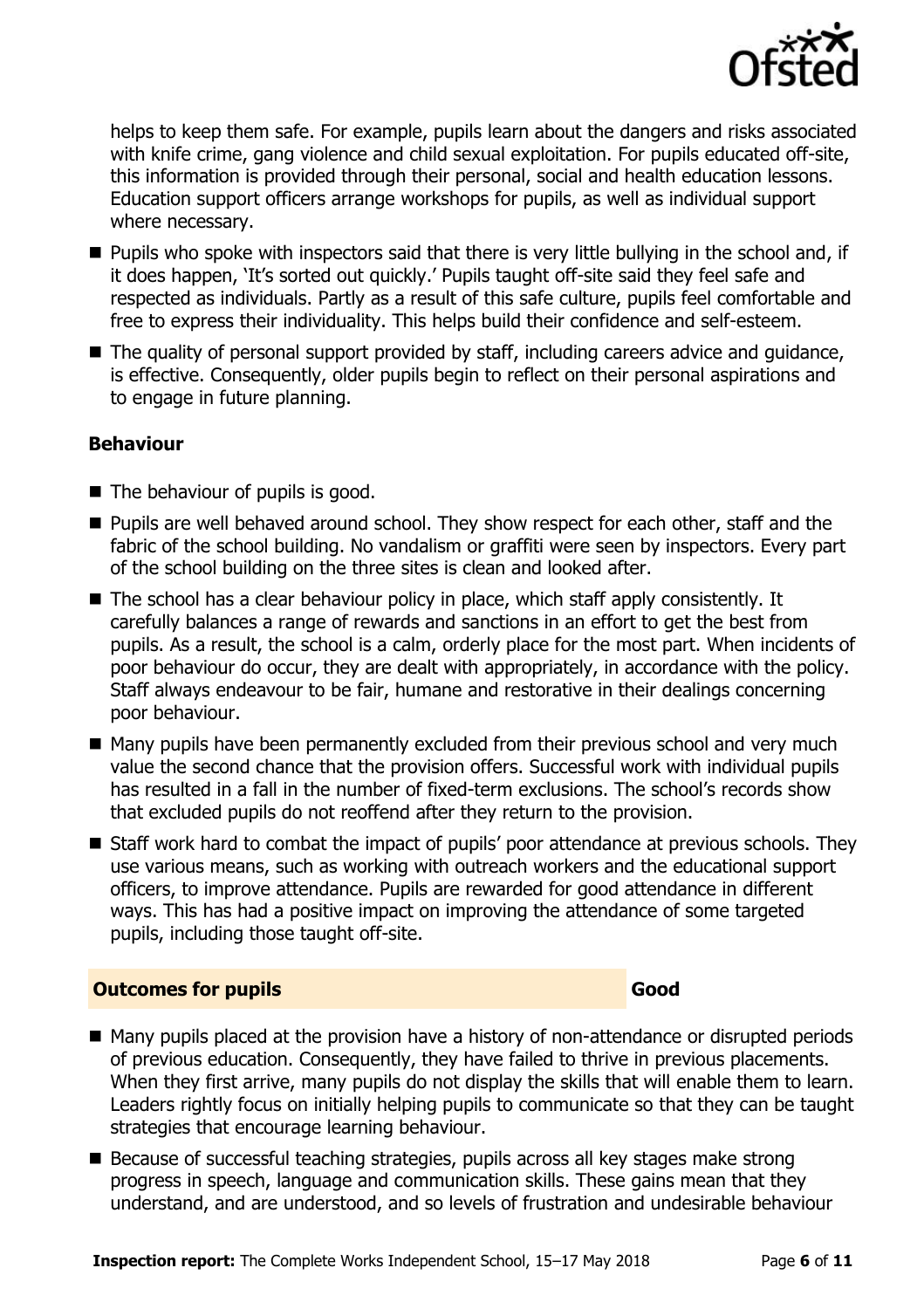

are reduced and, in some cases, eradicated.

- Staff help those pupils who have developed verbal skills to make sound progress in their understanding of a wide range of words and phrases. Early reading skills are developed well so that pupils quickly match sounds to letters. The few most able readers are encouraged to read widely and often, including at home.
- Older pupils practise more advanced writing and make good progress in the acquisition of grammar and spelling skills. Increasingly, pupils are getting more opportunities to practise their writing skills across the curriculum.
- The school has a clear definition of what constitutes good progress. Each pupil is entered onto a 'progress tracker' which sets out their expected progress over the course of a year. Staff regularly check pupils' progress to see if they are on course and if adjustments are needed to accelerate progress.
- Since the previous inspection, the most able key stage 4 pupils have achieved a range of nationally recognised qualifications. This includes GCSE passes in English, mathematics, science, food technology, history, Spanish and photography. Many pupils also achieve functional skills and entry-level awards. Almost all go on to further education, employment or training.
- The majority of pupils make good progress in their learning, mostly from relatively low starting points. Once they have settled into the expectations and routines of the provision, many pupils make good progress towards standards expected for their age.
- Pupils who have special educational needs (SEN) and/or disabilities make progress in line with other pupils from similar starting points. The individualised approach to learning and the quality of relationships with staff ensure that pupils accelerate their progress.
- Sometimes teaching is not successful in closing pupils' gaps in learning fast enough. This happens, for instance, when teachers do not have a strong enough understanding of pupils' prior misconceptions. On these occasions, learning activities are not planned sharply enough to address misconceptions that have crept in over time.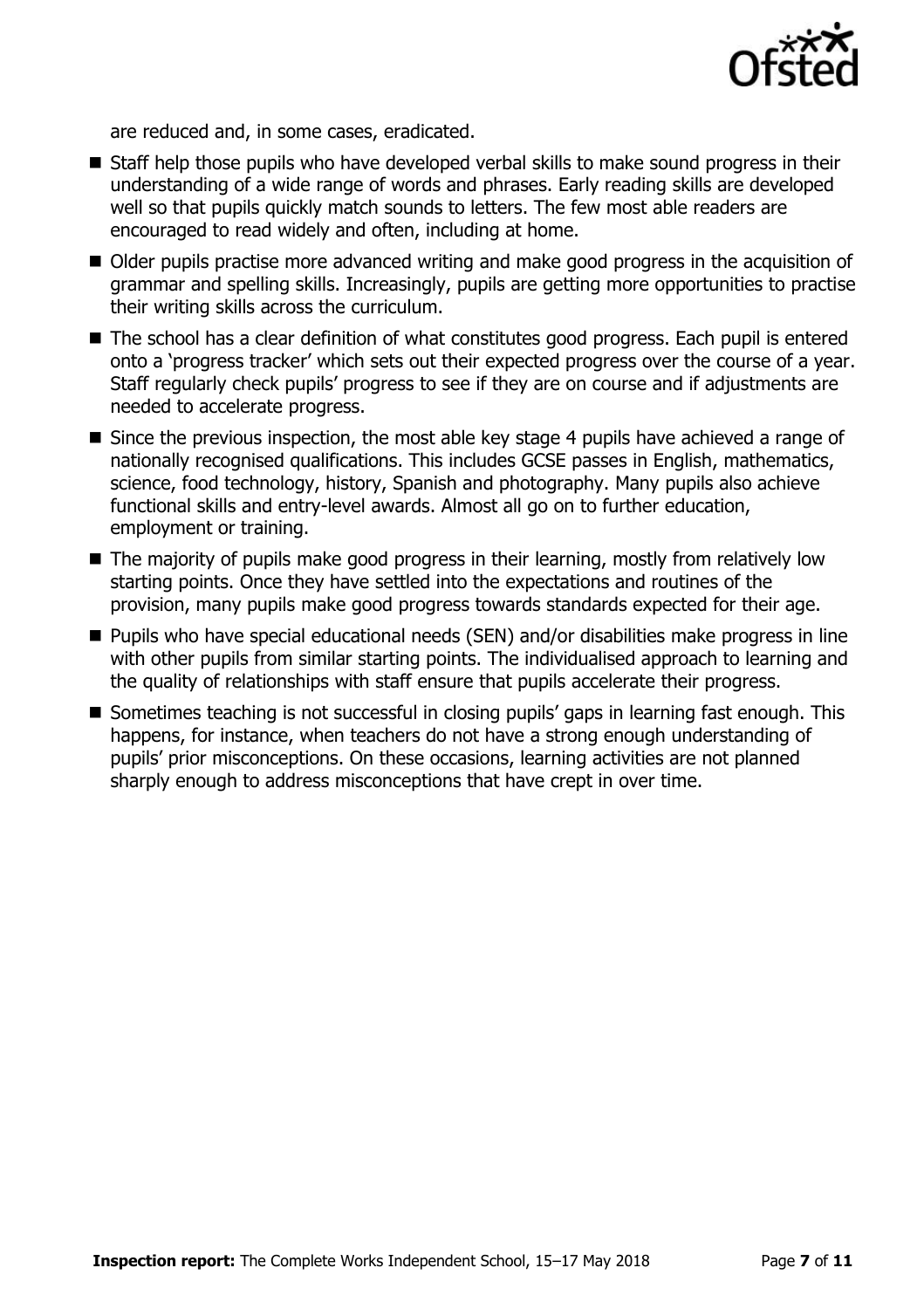

# **School details**

| Unique reference number | 139601   |
|-------------------------|----------|
| DfE registration number | 211/6006 |
| Inspection number       | 10035809 |

This inspection was carried out under section 109(1) and (2) of the Education and Skills Act 2008, the purpose of which is to advise the Secretary of State for Education about the school's suitability for continued registration as an independent school.

| Type of school                      | Independent alternative provider |
|-------------------------------------|----------------------------------|
| School category                     | Independent school               |
| Age range of pupils                 | 5 to 16                          |
| Gender of pupils                    | Mixed                            |
| Number of pupils on the school roll | 122                              |
| Proprietor                          | The Complete Works Ltd           |
| Chair                               | Brigid Jackson-Dooley            |
| <b>Headteacher</b>                  | <b>Adam Dalton</b>               |
| <b>Chief Executive Officer</b>      | <b>Chrissie Roberts</b>          |
| Annual fees (day pupils)            | £3,700-£42,000                   |
| Telephone number                    | 020 7377 0280                    |
| Website                             | www.tcw.org.uk                   |
| Email address                       | headteacher@tcw.org.uk           |
| Date of previous inspection         | 11-13 February 2014              |

### **Information about this school**

- The Complete Works is an independent school which offers alternative provision for boys and girls aged between five and 16 years. These pupils are placed at the school by a variety of local authorities and schools. Current pupils are aged between six and 16 years.
- Currently, there are 122 pupils on roll. The material change inspection of July 2017 recommended extension of the age range from 14 to 16 to five to 16 and a maximum of 194 pupils.
- The vast majority of pupils have SEN and/or disabilities. These include social, emotional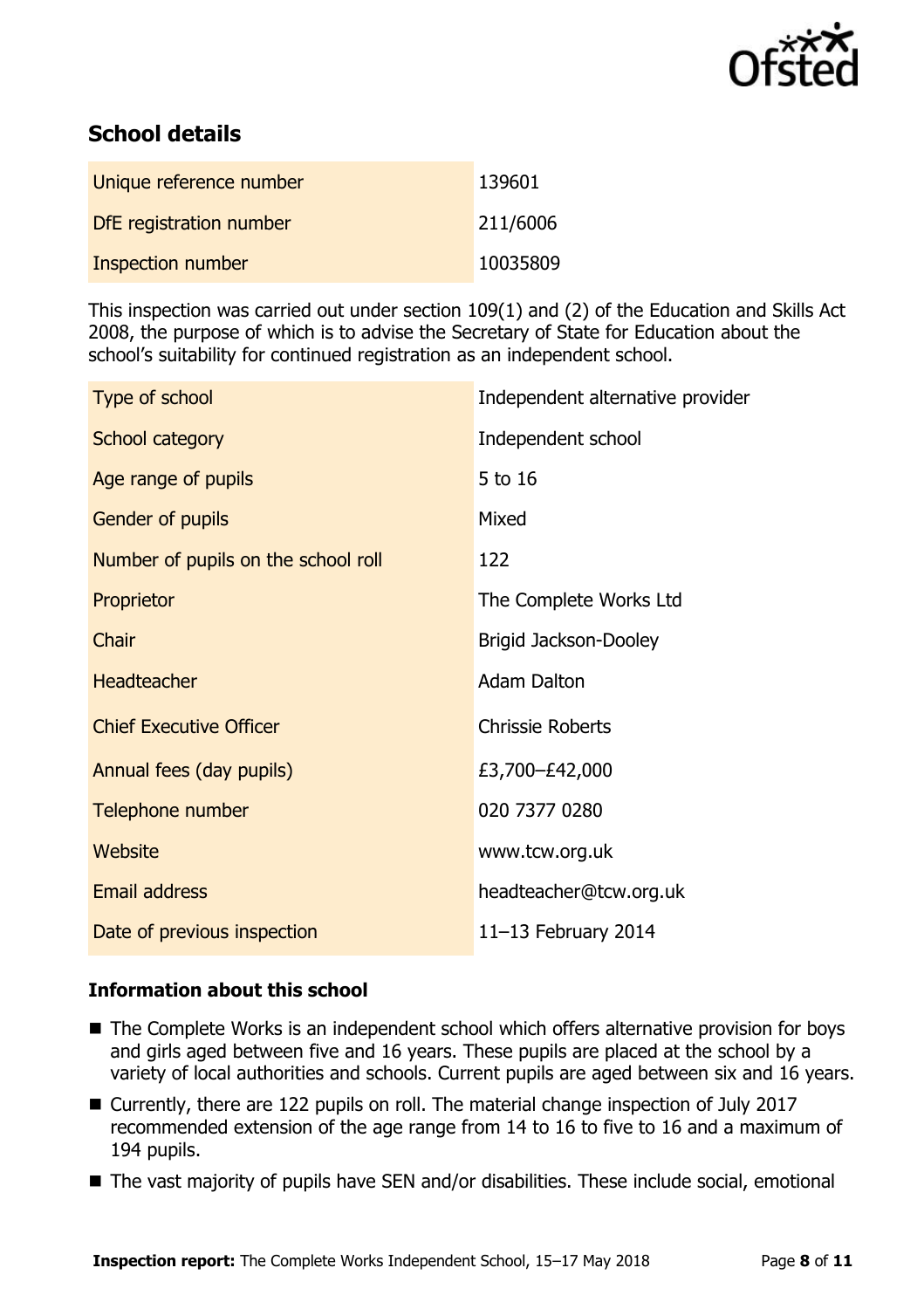

and mental health difficulties, and additional learning and/or medical needs.

- The school operates from its registered head office at 38 Commercial Street, London E1 6LP. Pupils attend three sites: 58 Underwood Road, London E1 5AW; 43 Old Jamaica Road, London SE16 4TE; and 5 Thrawl Street, London E1 6RT.
- The school accommodates up to 54 pupils across its three premises. It currently also provides placements for an additional 68 pupils more flexibly, for example in libraries or in pupils' homes. Some of these pupils attend one of the three centres when deemed ready to integrate socially.
- All pupils have their own individual timetable. The nature of provision for those taught offsite is usually one-to-one.
- The school employs 116 teachers, of which 24 are salaried staff, and the majority are contracted through flexible contracts and work as required.
- The school was last inspected in February 2014, when its overall effectiveness was judged to be good.
- $\blacksquare$  The school does not use the services of any other alternative providers.
- The school's aim is to educate young people creatively so as to improve their behaviour and attitudes to learning and thereby enhance their achievement and access to further education, employment or training.
- The current headteacher and CEO have been in post for two years.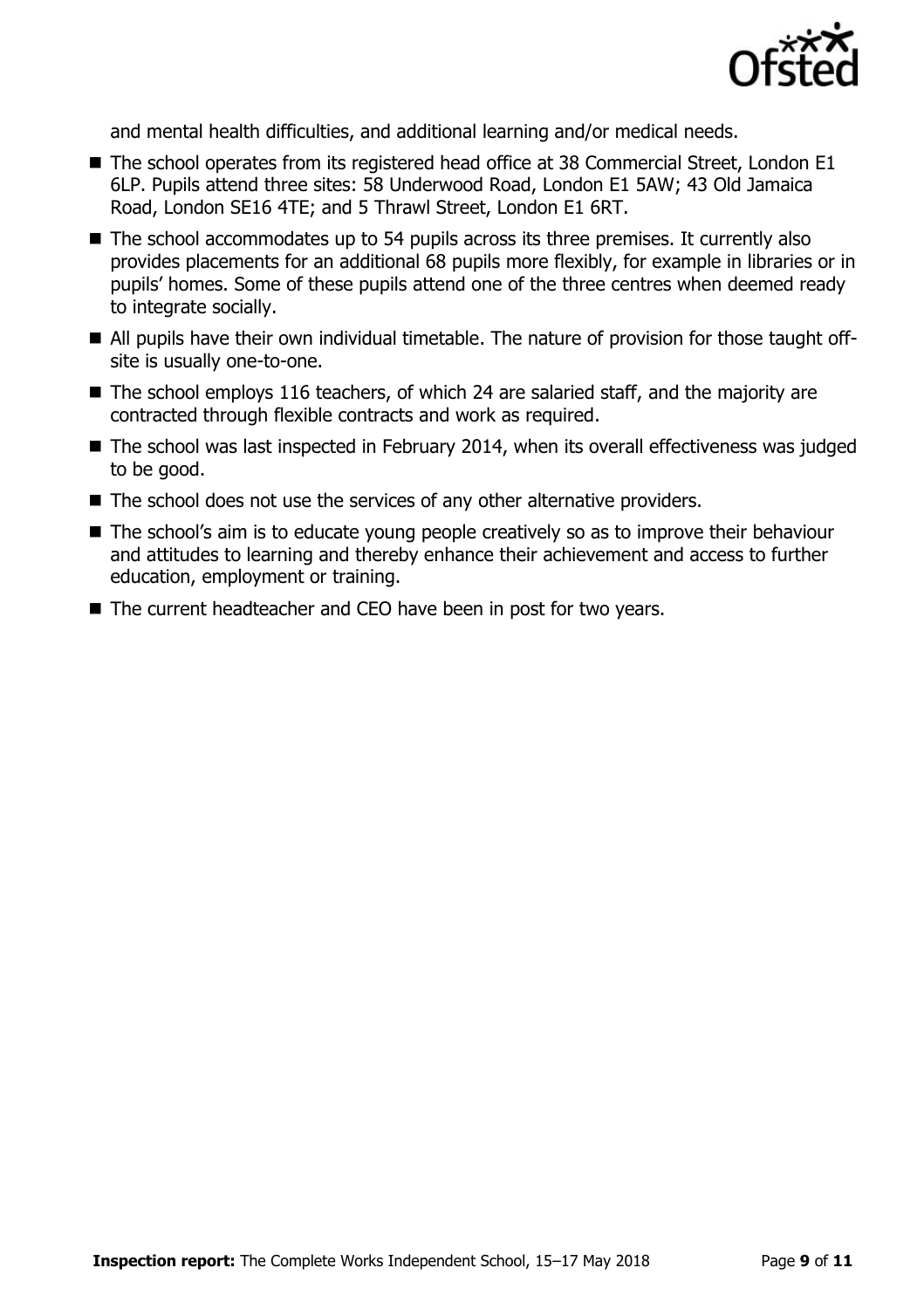

## **Information about this inspection**

- Inspectors held meetings with the headteacher, CEO, senior leaders and a selection of other teaching and administration staff.
- **Inspectors observed teaching and learning in many lessons, both on-site in the centres** and some in off-site provision. A few sessions were observed jointly with the school's teaching and learning officers.
- **Inspectors held a telephone discussion with two trustees, including the chair of trustees.** Telephone calls were also held with three representatives of local authorities that commission places in the provision.
- Inspectors carried out a scrutiny of pupils' work and photographic records across subjects. Inspectors sought the views of a number of pupils.
- Inspectors considered 21 responses from staff to Ofsted's questionnaire. Insufficient responses were received from Parent View, Ofsted's online questionnaire for parents.
- Inspectors looked at a number of documents, including: leaders' evaluation of the school's effectiveness; analysis of the school's performance data; information relating to the attendance and behaviour of pupils; safeguarding and child protection records; and minutes from trustee meetings.

#### **Inspection team**

| Nasim Butt, lead inspector | Her Majesty's Inspector |
|----------------------------|-------------------------|
| Kanwaljit Singh            | Ofsted Inspector        |
| Jo Jones                   | <b>Ofsted Inspector</b> |